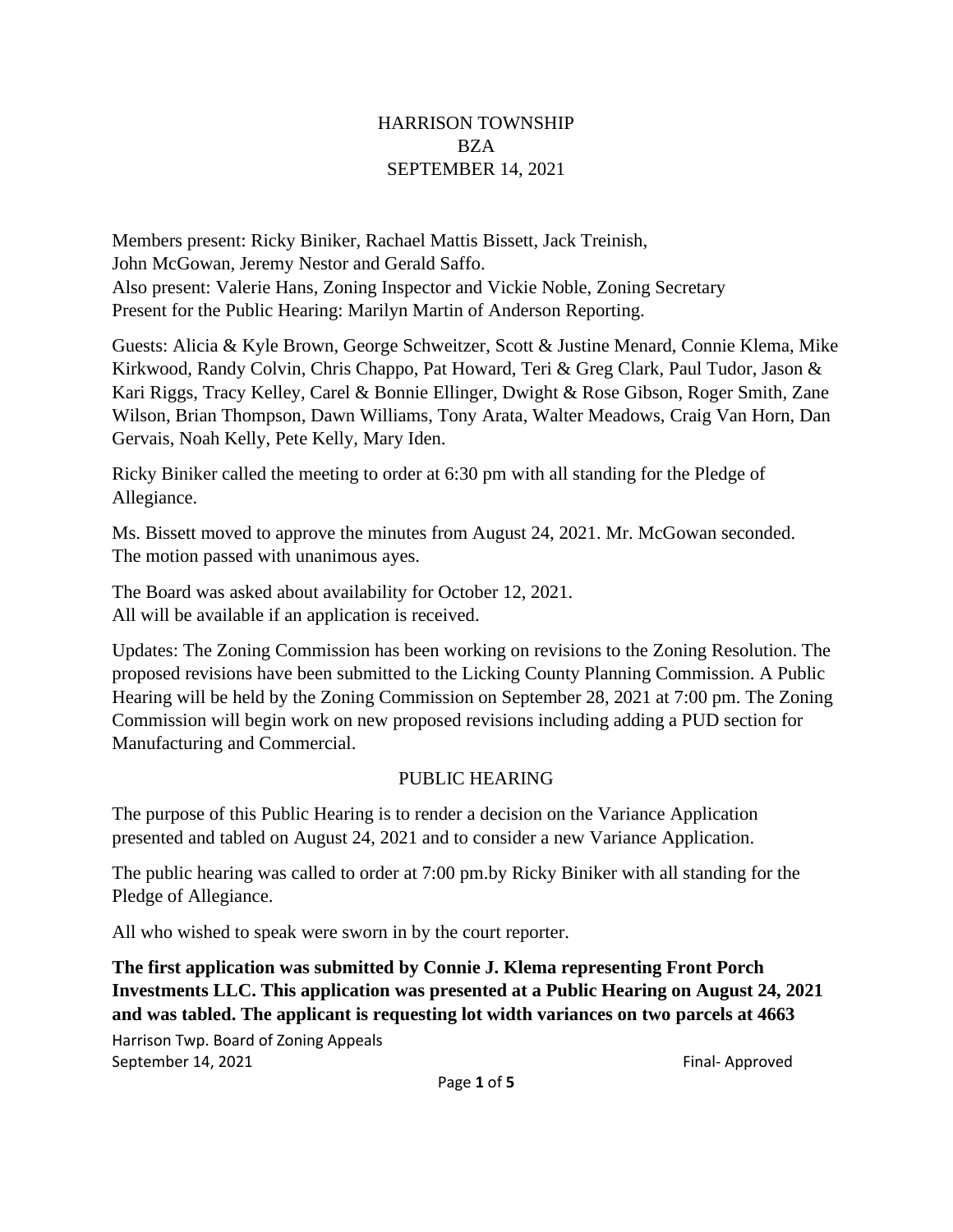**Columbus Rd. SW Granville, OH 43023. For the R-15 zoned lots fronting on Cherokee Trail: The request is to permit two lots to have 16 feet of road frontage and six lots to have 15 feet of road frontage instead of the required 100' for the R-15 district. For the B-1/R-15 zoned lot fronting on Cherokee Trail: The request is to permit 16 feet of road frontage instead of the required 150' for the B-1 district.**

Mr. Biniker read the application information.

Mr. Biniker moved to bring the application back to the floor. Mr. Saffo seconded. Vote: Ricky Biniker-yes, Rachael Mattis Bissett-yes, Jack Treinish-abstain\*,

John McGowan-yes, Gerald Saffo-yes.

\*Mr. Treinish is abstaining from the vote due to being an adjoining property owner. He did not participate in the August 24, 2021 public hearing therefore will not be participating or voting on this application.

Mr. Biniker asked for comments from the board.

Mr. Biniker stated that the variance request was substantial and referred to Article 4.12 #2 a-g of the Harrison Township Zoning Resolution. He asked Ms. Hans to read that information from Article 4.12.

There was no other comment or discussion from the board.

Mr. Biniker moved to deny the application due to the request for the frontage being too substantial. He again referred to Article 4.12 # 2 a-g. Mr. McGowan seconded.

During a discussion Mr. Saffo asked about doing a motion to approve with conditions. There being a motion with a second on the floor another motion could not be made.

Vote…members were asked if they wished to deny the application. Ricky Biniker-yes, Rachael Mattis Bissett-no, John McGowan-yes, Gerald Saffo-no.

There being a tie vote the application was not approved.

Ms. Klema objected and asked for clarification. Ms. Hans said the board was advised from the county prosecutor's office that a tie vote means the application was not approved and that there was to be one vote.

At 7:15, Mr. Biniker announced that there would be a break before considering the second application.

**The second application was submitted by Pataskala Phoenix, Ltd. for Parcel # 025-068370- 01.000 located on the south side of Blacks Road between Outville Road and Gale Road. The applicants are requesting to create 5-acre residential building lots with two having less than**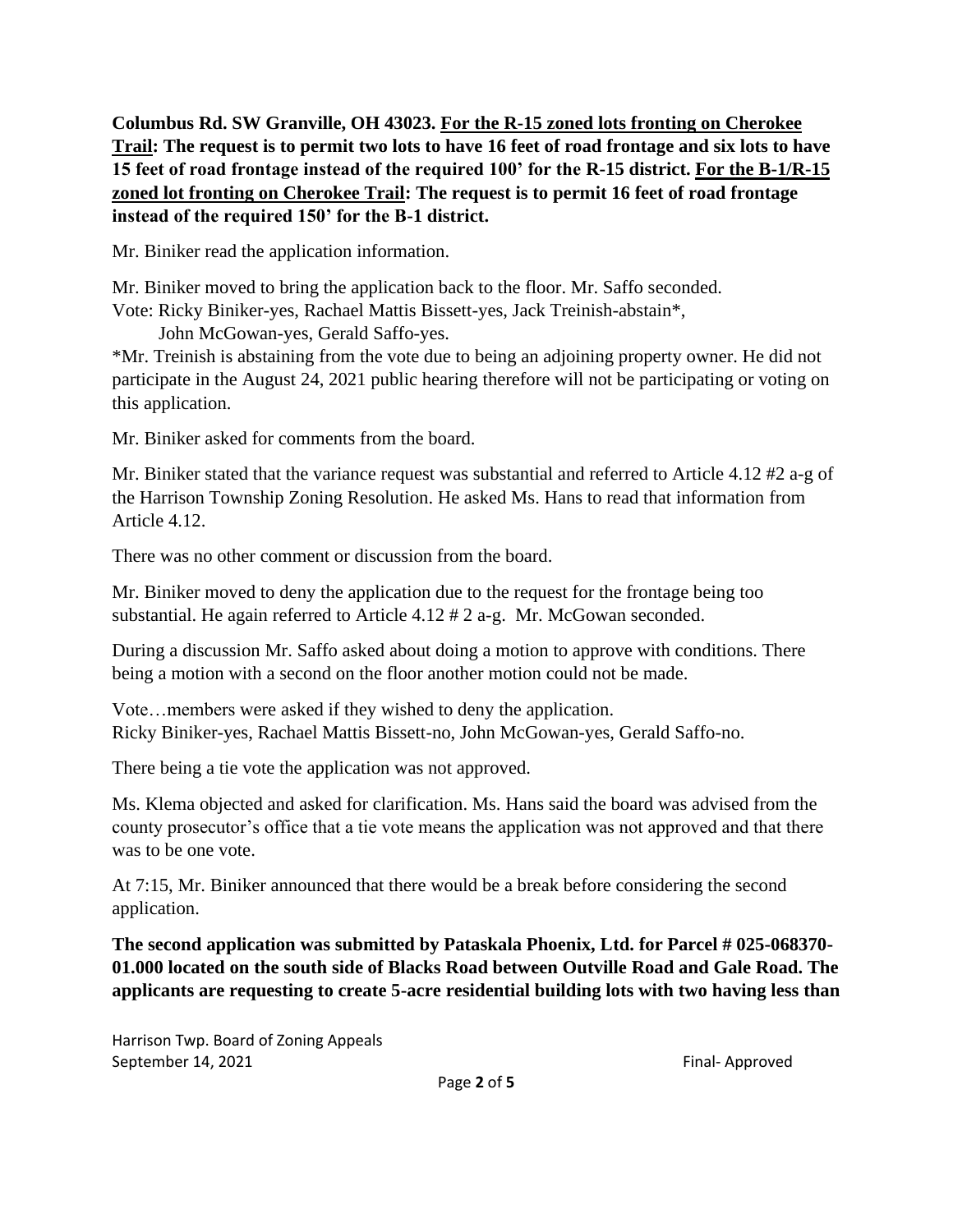#### **the 300' of road frontage required in the M-1 district. One lot would have 286.38 'and one would have 283.64'.**

Mr. Biniker read the application and all pertinent materials.

George Schweitzer of Geo-Graphics Inc. said he is representing Pataskala Phoenix Ltd. (Carel and Bonnie Ellinger). He stated there will be 5-acre lots perpendicular to the road. Two lots would need the variance. He will answer any questions.

Ms. Hans report: *\*\*\*\*\*\*\*\*\*\*\*\*\*\*\*\*\*\*\*\*\*\*\*\*\*\*\*\*\*\*\*\*\*\*\*\*\*\*\*\*\*\*\*\*\*\*\*\*\*\*\*\*\*\*\*\*\*\*\*\*\*\*\*\*\*\*\*\*\*\*\*\*\*\*\*\*\**

*September 14, 2021*

*Harrison Township Zoning Inspector's report and recommendation for a variance application for 0 Blacks Rd., Pataskala, Ohio 43062 submitted by Pataskala Phoenix Ltd.*

*The applicant is proposing to subdivide the 25.145-acre parcel into five proposed building lots, 5.010-5.058 acres in size. Three of the lots will have in excess of 300 feet of road frontage while the remaining two lots will have 286.38 and 283.64 feet of road frontage. The property is located in the M-1 zoning district with a minimum road footage by code of 300 feet.*

*This recommendation will follow the requirements of the Harrison Township Zoning Resolution Section 4.12 2. a-g Area Variance. The Board of Zoning Appeals shall review the particular facts and circumstances of this area variance in terms of the following standards and shall find adequate answers to the questions that establish the criteria for establishing practical difficulty in the use of the property.*

*a. Whether the property in questions will yield a reasonable return or whether there can be any beneficial use of the property without a variance.*

*The property could still be built on without a variance.*

# *b. Whether the variance is substantial.*

*The property is zoned Manufacturing (M-1). The M-1 zoning district requires a minimum road frontage of 300 feet and minimum lot width of 150 feet. The variance is not substantial as the applicant far exceeds the minimum lot width of 150 feet. The also exceed the minimum road frontage of 300 feet on three of the five lots. The applicant is proposing for two of the lots to have 286.38 and 283.64 feet of road frontage which reflects a 4.5% (13.62') and 5.1% (16.36') variance from the 300' minimum road frontage. The proposed lots also exceed the minimum size of lots in the M-1 zoning district.*

*c. Whether the essential character of the neighborhood would be substantially altered or whether adjoining properties would suffer a substantial detriment as a result of the variance.*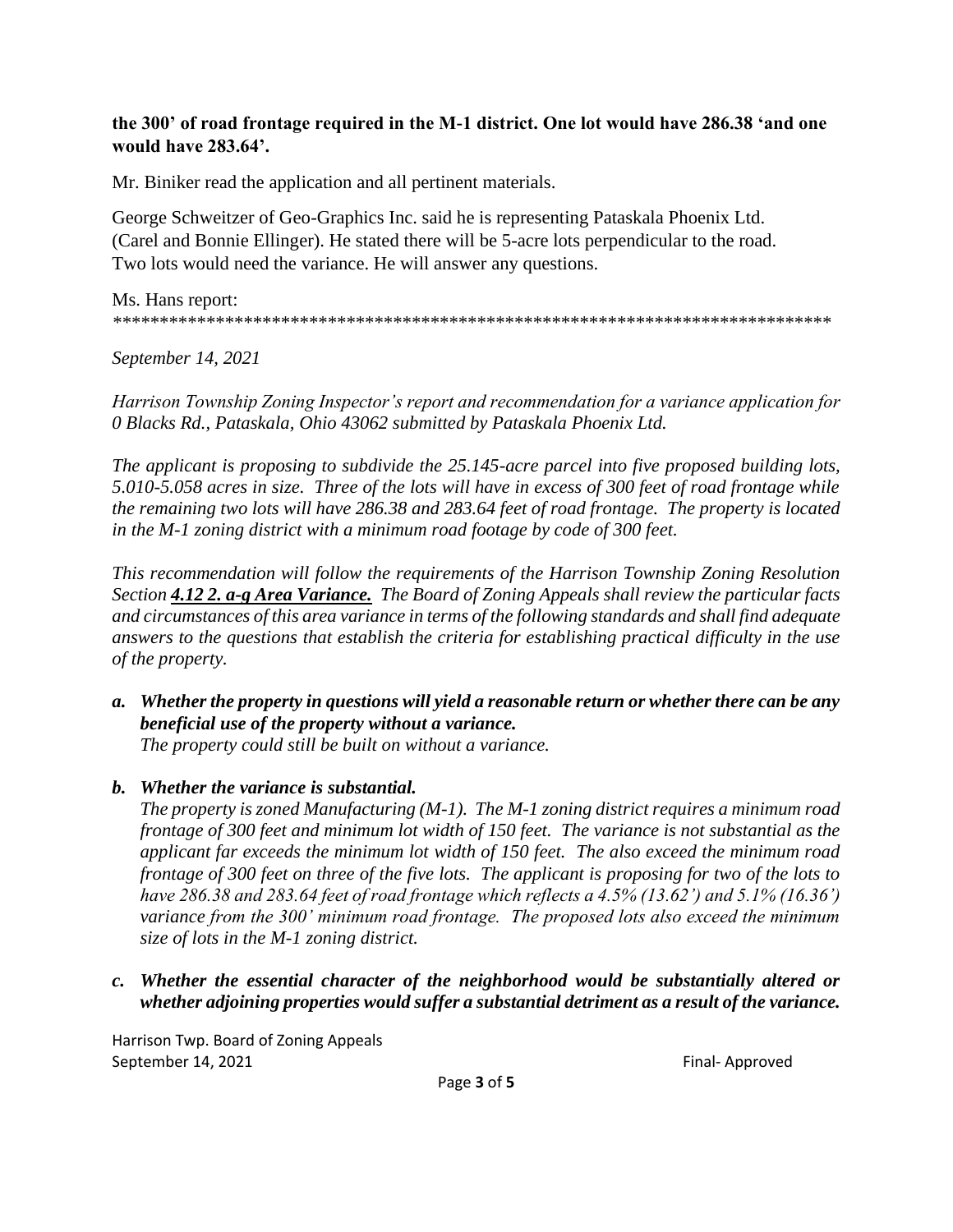*The essential character of the neighborhood would not be substantially altered, as there are existing homes on similarly sized lots in the vicinity of this property . They would not suffer substantial detriment as the existing homes built in the area have similar road frontages.*

*d. Whether the variance would adversely affect the delivery of governmental services (e.g. water, sewer, garbage, medical, fire, police).*

*This variance will not influence delivery of any governmental services as it does not change the ability for those services to reach existing or proposed new residences.*

*e. Whether the property owner purchased the property with knowledge of the zoning restriction.*

*The property owner stated that they were not aware of the zoning restriction when they purchased the property.*

*f. Whether the property owner's predicament feasibly can be prevented or corrected through some method other than a variance.*

*The applicant could not subdivide the 25.145-acre lot into five lots without the requested variance because the property has a drainage swale and elevation contours that limit the locations for placement of homes on the proposed lots.*

*g. Whether the spirit and intent behind the zoning requirement would be observed and substantial justice done by granting the variance.*

*The issue is the reduced amount of road frontage for two of the proposed lots. I am aware that there are several other lots in Harrison Township with significantly less road frontage than what the applicant is proposing. Those lots also have shared driveways and had variances approved in the last 10 years. The spirit and intent behind the zoning requirements would still be observed and substantial justice would be done by granting the variance as it will promote use of the property while retaining the rural character of the area.*

# *Zoning Inspector's Recommendation*

*I would recommend approval of this variance with the following conditions:*

- *1. That the road frontage for the proposed lots will be 286.38 feet for the 5.010-acre lot, 283.64 feet for the 5.015-acre lot, 300 feet for the 5.058-acre lot, 321.91 feet for the 5.020 acre lot and 367.89 feet for the 5.042-acre lot.*
- *2. That the applicant will have a shared driveway for the two lots that do not meet the minimum road frontage.*
- *3. That the applicant will comply with all other requirements of the Harrison Township Zoning Resolution.*

*Respectfully submitted, Valerie L. Hans Harrison Township Zoning Inspector*